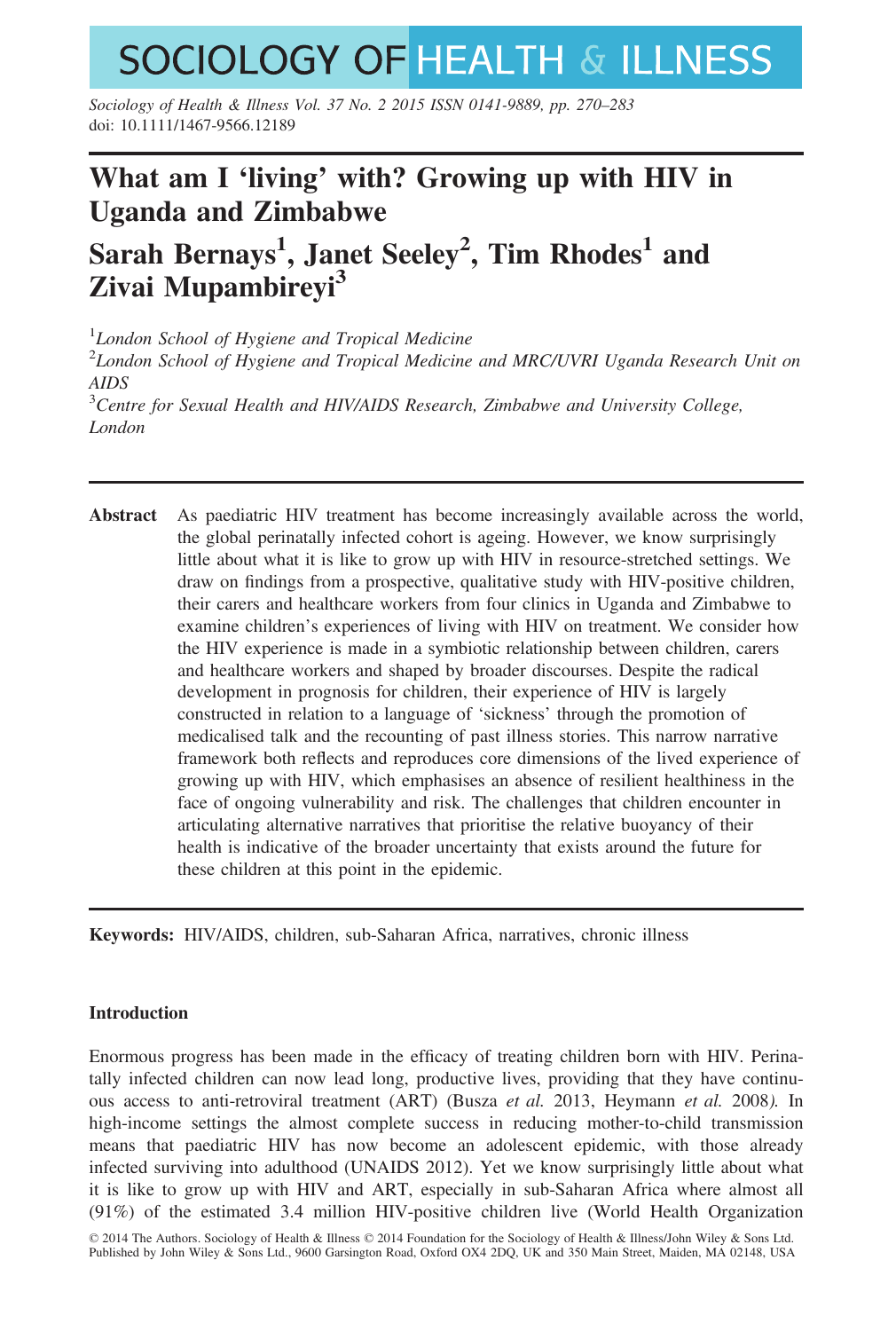2013). Despite the impressive clinical progress in improving survival rates and life expectancy, children's lives continue to be characterised by substantial biomedical and social uncertainties (Domek 2006). In our article we draw on the accounts of perinatally infected children aged 11–13 years old, living in Uganda and Zimbabwe, as well as those of their carers and healthcare workers. We examine the children's experiences of living with HIV on ART, where HIV is relatively common and yet these experiences are also silenced, as well as surrounded by uncertainty. We aim to describe how children articulate 'living with' and 'growing up' with HIV and how this is shaped through their relationships with the adults around them.

# Background

The potentially transformative effects of ART on HIV have been well documented (Campbell et al. 2011, Castro and Farmer 2005). In both high-income and low-income settings there have been radical changes in the illness narratives of people living with HIV, characterised by narratives of disruption and shattered lives in the time before ART, to narratives of readjustment and restoration post-ART (Davies 1997, Robins 2005). ART is popularly represented globally by a collective narrative of enabling a return to normal life by having turned HIV into a manageable chronic illness (Russell and Seeley 2010, Wouters 2012).

Yet studies also contest the linearity of the post-ART experience, noting that clinical recovery can lead to a mixed array of emotions and social outcomes (Seeley and Russell 2010), as has been shown with other illnesses (Shapiro *et al.* 1997). The rhetoric surrounding the global scale-up of ART has been very promising; however this conceals the significant variation in the lived experiences of treatment and its social effects, including between individuals, across settings, and over the course of the illness trajectory (Goudge et al. 2009, Seeley and Russell 2010, Wekesa and Coast 2013). Importantly, the relationship between treatment uptake and the decline in the stigma of HIV is not universal (Abrahams and Jewkes 2012, Bernays et al. 2010, Maughan-Brown 2010). The need or desire to maintain a pragmatic silence in relation to HIV continues to persist in many settings and this not only threatens the capacity to engage with ART (Bond 2010), but suggests that the process of normalising HIV through ART is socially complex, slow and uneven (Bernays *et al.* 2010, Gilbert and Walker 2009).

#### Understanding children's HIV treatment experiences

Two core overlapping concepts that have been influential in understanding individuals' responses to chronic illness, including HIV, are biographical reinforcement, characterised by an individual born with a chronic condition facing life disrupted by 'socially-set standards and cultural prescriptions of normality' (Williams, 2000: 50) and transition, characterised by an active adaptation towards incorporating illness and its treatment into daily life and identity (Russell and Seeley 2010). Children born with HIV, who have started ART at an early age, have no experience of life pre-HIV to use as a reference point or embodied knowledge of normalcy without illness. Rather, these children's remembered normative experiences are more likely to revolve around the illness experience and the taking of HIV treatment. Their experience of biographical reinforcement may be most particularly felt through changing life circumstances brought about, for example, through the death of a parent and having to negotiate new care, home and school environments (Daniel et al. 2007). Children's experience of growing up with HIV and ART may, to some extent, be articulated as a form of social rebirth (Seeley and Russell 2010), in keeping with a narrative of transition, for ART may afford novel social opportunities associated with good health and positive interaction with peers. Yet despite ART, children's social lives may be hindered by the irreversible visual markers of HIV, such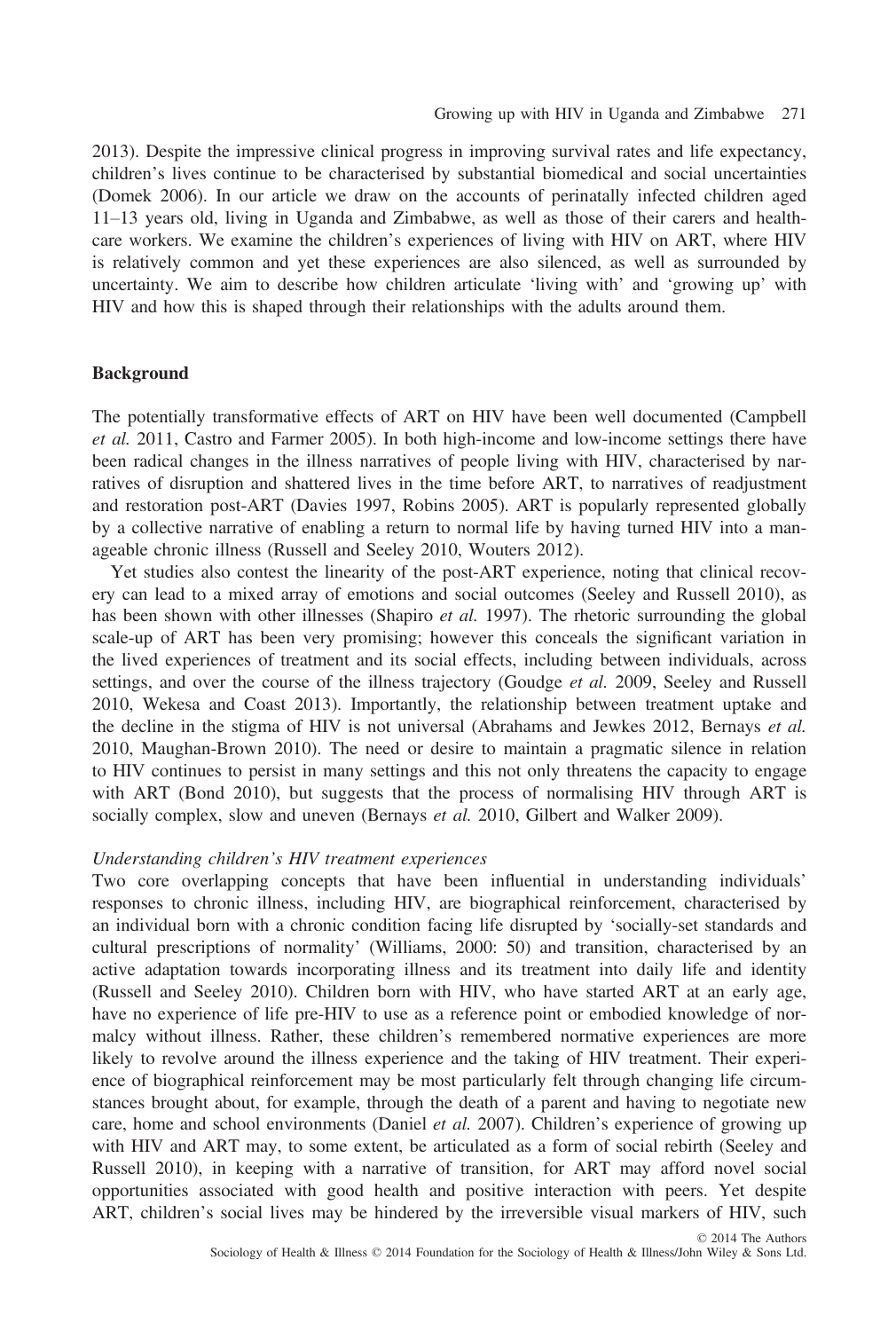as scars resulting from skin disease or stunted growth, leaving them noticeably smaller than their peers.

Despite the vast numbers of children infected and affected by HIV in sub-Saharan Africa, documenting the effect of the HIV epidemic on children has been neglected (Skovdal *et al.*) 2013). Firstly, there has been a tendency for studies to focus on the experience of children and young people in high-income and low-prevalence settings (Mellins and Malee 2013). While the findings from research in industrialised settings may have some relevance for children living in sub-Saharan Africa, such as the role of silence in managing perinatal HIV (Fielden et al. 2011), the vast clinical, social, material and epidemiological variations between (as well as within) these contexts are likely to shape HIV experiences differently. Secondly, there has been a methodological and ethical preference for research to focus on the adults in children's lives as proxy representations of their experiences. The primary exception to this is the research that has been done with young carers, where the agentic capacity of children has been more readily recognised (Andersen 2012, Evans and Becker 2009, Skovdal et al. 2009). This research blind spot in part reflects the history of the availability of global paediatric HIV treatment and the relative novelty of this surviving cohort, as well as the highly sensitive and relational nature of paediatric HIV as an illness, but it also demonstrates a generalised regional and disciplinary trend in which researchers have been slow to embrace the role of children in research.

#### Researching children's narratives of HIV experience

The once hegemonic conceptualisation of children as passive, developing and 'unfinished' persons is a relatively outdated idea in the sociological literature (Prout and James 1990). However, its effect on research design in studies with children has been far-reaching, with researchers tending to position children as objects of research rather than participants in the process (Kirk 2007). Theorists increasingly cast children as competent contributors to social life; a social competence achieved through living in the world (Prout 2000). But empirical studies show that this is bounded by specific contexts, the various structural and relational features shaping their lives and their biological vulnerabilities as well as the extent of their experience (Berman 2000, Hutchby and Moran-Ellis 1998).

Given this relational complexity, we explore children's lived experience of growing up with HIV through the narratives that they and the adults around them tell about their lives and the role of HIV within them. Cognisant of the debate around the privileging of narrative methods in illness contexts (Thomas 2013), we do not consider these narratives to be transparent, hyper-authentic representations of experience. Rather, analysing these narratives becomes an opportunity to illuminate how experience is represented through a process in which power is contested and negotiated (Mazanderani et al. 2013). Our consideration of narratives involves examining the broader context in which stories are told, attentive to the socially constructed and performative nature of how illness experience is represented in interview accounts. This is revealing about wider social and economic conditions, as well as more localised processes, values and norms that frame which narratives come to dominate and shape the accepted representations of illness experience (Mishler 2005). Furthermore, narratives can be a means to understand the evolution of an illness and the fluid evaluation of an individual's past and future in light of changing circumstances (Ochs and Capps 1996).

The consideration of these concerns has important theoretical implications for how we recognise and understand narrative resistance and subsequently the evolution of illness narratives. Children's narratives may be subsumed or shaped by those of adults (Bluebond-Langner 1978), who themselves are informed by and interpret the language and narratives about HIV that circulate within their broader community. But whether alternative accounts are recognised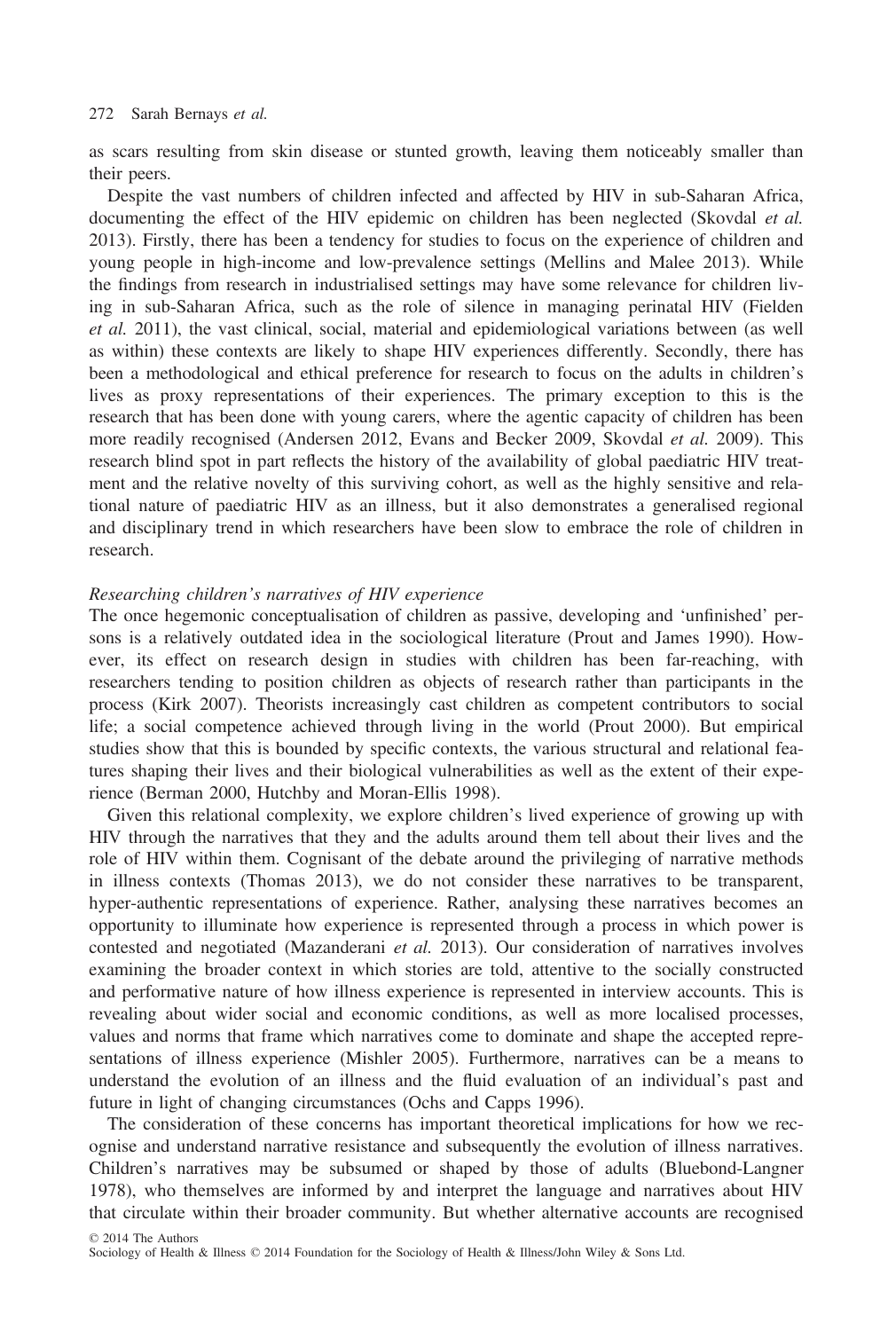as resistant narratives may rely on the capacity to be heard, which relies in part on their access to language in order to hold a recognised perspective, as well as the willingness of the audience to listen (Pols 2005). This feeds into our understanding of the evolution of narratives as illnesses and societies change and the pace at which these revised versions are accepted as being legitimate, making it increasingly difficult to separate out the individual from the collective experience, as neither exist in a vacuum but are inextricably connected.

Given the link between collective and individual experience and power, our purpose is to consider how the narratives of children, which may be significantly shaped by the stories available to them, and their experience of growing up with HIV affect their capacity to represent alternative experiences. Specifically, we examine how perceptions of children's wellbeing, health and illness engage with and manage the dialectic of hope and uncertainty inherent in paediatric HIV at this point in the epidemic.

# Methods

### Study design

We draw on findings from a prospective, qualitative study  $(2011–2013)$  conducted with children aged 11–13 years old perinatally infected with HIV across three sites in Uganda and one in Zimbabwe. We conducted 104 baseline in-depth interviews and then followed up 60 of these children for 16 months through two further in-depth interviews (15 per site) and in the Zimbabwe site 12 out of 15 of these children also kept an audio diary. Twenty of the children from the baseline sample participated in three focus groups (FGDs) in Uganda and Zimbabwe at the end of the data collection period.

Our approach is influenced by the theoretical framework of bounded agency, which focuses on the influence of structure, while allowing space for individual agency, in constructing an individual's experiences (Evans and Becker 2007). Specifically, our study includes separate interviews with 40 adult carers (10 per site) and 20 healthcare workers in the clinic (5 per site) because we are interested in the relational influences in children's lives that contribute to framing and shaping their experiences. This inclusion gives a fuller picture of the children's experiences by recognising how children's personhood and agency are shaped by intergenerational relationships (Evans and Becker 2009).

All the children were participating in the Anti-Retroviral Research for Watoto clinical trial (ARROW), from 2007 to 2012. It was conducted with 1200 children aged 6 months to 14 years. Participants began HIV treatment at enrolment and the trial assessed two different management strategies for giving first line anti-HIV drugs (ARROW Trial team *et al.* 2013). While the trial interventions were not a focus of the qualitative study's investigation the trial acted as a recruitment pool for the qualitative study sample. We focused on children aged 11–13 years both because they have been especially neglected in research and to explore the interim period post-disclosure, which in both Uganda and Zimbabwe is encouraged from the age of 8, and prior to them becoming a focus for HIV prevention and sexual health initiatives.

# Sampling

Of the 104 children involved at baseline there were 58 girls and all participants were distributed across the age-range. To be included they had to have been aware of their HIV diagnosis for at least 6 months. The baseline sample from each site represented a significant proportion of those eligible for inclusion. We then followed a reduced sample of 15 from each site for two further interviews ( $n = 60$ ). We adopted a theoretical sampling strategy informed by the findings of the baseline, having identified orphanhood status and knowledge of perinatal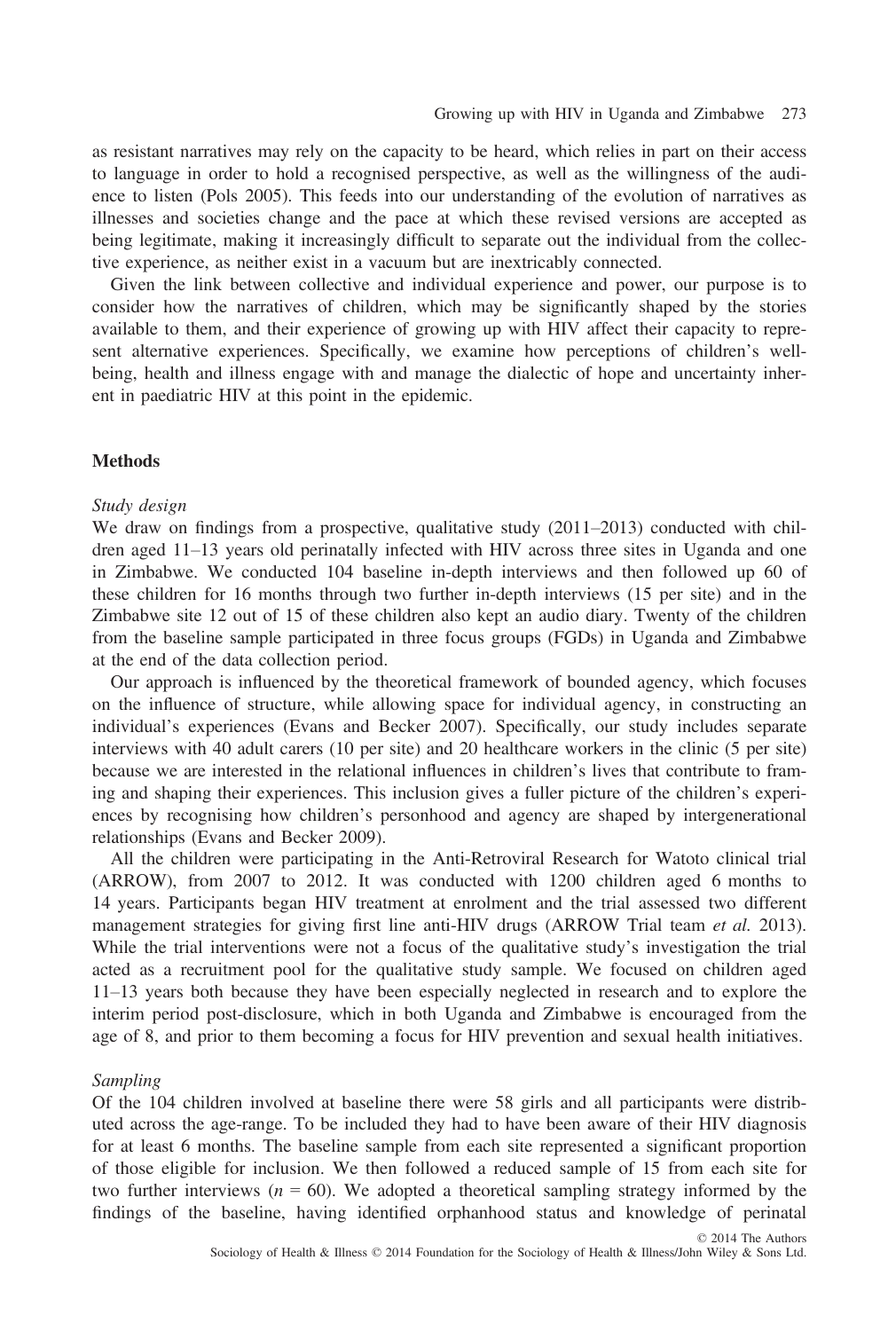#### 274 Sarah Bernays et al.

transmission as important characteristics shaping their experiences. In the follow-up sample there were 25 boys and 35 girls, reflecting the trial sample among this age group. They were evenly spread across the age range, with 19 participants aged 11, 21 aged 12 and 20 aged 13 years. Of this sample of 60 children, 22 were double orphans, 32 had lost either their father or their mother and only six had both parents alive. Fifteen of the children in the sample did not know about perinatal transmission. The 20 healthcare workers who were invited to participate were selected because they all had high levels of contact with the children in the clinics. They included doctors, nurses, counsellors and pharmacists. Of the 40 carers who were interviewed, 23 were parents of the children, 15 were other biological relatives and two were nonbiologically related carers. Seventeen of these carers were themselves HIV-positive, with five others reporting that they were HIV negative and the status of the remaining 18 was unknown.

# Data collection and analysis

Most of the interviews took place in private rooms at the clinics and involved just the participant and the local interviewer. The interviews were semi-structured, shaped by the relevant topic guide, and were tailored to the individual. Being encouraged to talk about HIV and asked for their opinion by an adult were relatively novel experiences for most of the children. However, our task-based approach alongside the repeat interview design, in which children met with the same interviewer each time, enabled rapport to develop and children reported growing in confidence to talk as the study progressed.

Ethical approval was provided by all the appropriate committees in Uganda and Zimbabwe, as well as the London School of Hygiene and Tropical Medicine. All data were collected with the participants' written informed consent. For the children's interviews this involved the informed consent of their carer (parent or guardian) and the assent of the child. Interviews lasted between 30–120 minutes and were primarily participant-led. Participants received a transport refund and refreshments for each interview, and those participating in the FGD also received a t-shirt. All interviews and FDG were tape recorded and conducted in the language of the participant's choice (Luganda, Shona or English). Data were transcribed verbatim, translated for equivalent meaning and checked by the interviewer. We approached translation as both a technical and discursive process and discussions were held within the team during both the initial translation process and through the analysis to ensure that the complexity of concepts was conveyed.

Data collection and analysis were conducted iteratively, informing each subsequent phase of data collection. We used a combined thematic and narrative analytical approach. Initially, we compiled case summaries, amalgamating interview and field-note data for each participant. Carer interview data were included in the summaries for the related child, with particular attention being paid, through the drafting of extensive analytical memos, to relationship dynamics and points of congruence and diversion between the adults and children's accounts.

We managed the thematic coding of the full dataset into primary and detailed subthemes using NVivo 8. Our narrative approach involved paying attention to whether particular stories were repeated across the interview transcripts. We considered whether there was a narrative similarity across the accounts, in terms of there being common ideas and patterns in how, for example, the children described their experiences and whether this differed from those of the adults. This enabled us to identify both the personal narratives, which were the stories that participants gave to describe their own experiences, and the broader, cultural narratives about HIV, which they were responding to in their accounts to contextualise their own experiences and structure how they made sense of HIV in their everyday lives. Through this approach we identified a dominant narrative about children growing up with HIV that appeared to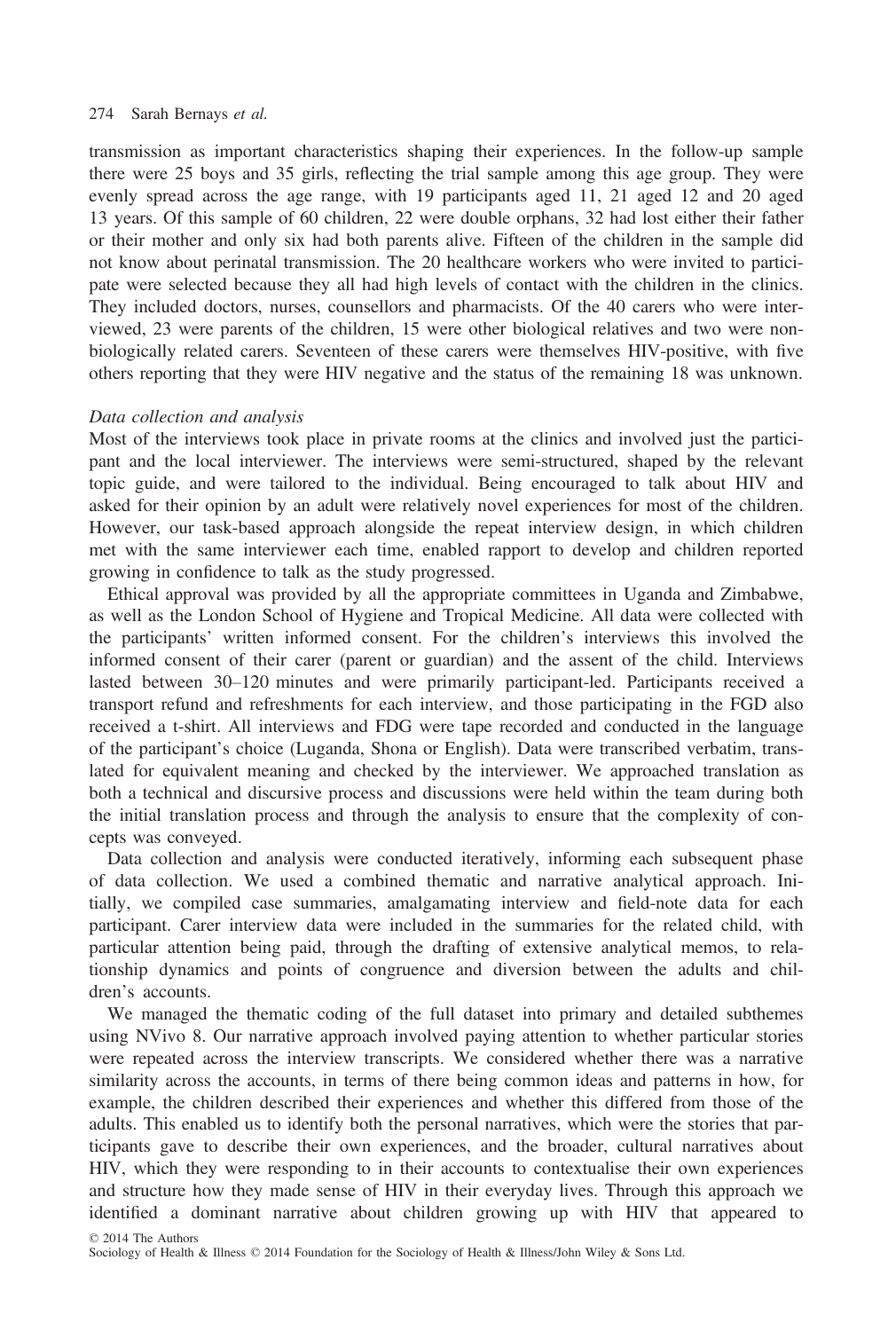encapsulate the current common representation of the illness experience, and an alternative narrative, in which children themselves engaged with and contested this dominant narrative. All names used are fictitious.

# Findings

# Constructing HIV through a language of sickness

We found that children's experience of HIV is largely constructed in relation to a language of sickness. Although all the children involved in the study were themselves on ART and most were relatively healthy, almost without exception they associated HIV with illness and weakness. The children described people living with HIV as being visibly ill and depicting them as 'thin and small', sometimes physically short, with 'scars and wounds all over their bodies', as someone who 'doesn't want to eat' and has 'thinning hair'. It was only with prompting that they mentioned people on HIV treatment. The children's accounts were littered with horror stories about the physical appearance of other people living with HIV, 'even your hair becomes brownish and it drops out when you comb it like a cancer patient' (FGD). This was not just a question of being identified as HIV positive through signs of poor health but also a consequence of ideas about HIV positivity that ignored the relatively stable health that someone on ART might enjoy.

# Let me be normal

Despite this characterisation many children did not consider themselves to be sick, describing themselves instead as being strong and appearing healthy. This created a tension. Given the dominant imaging of people living with HIV, they struggled to recognise themselves within this picture of 'sickness', as Anita (aged 12) describes: 'Ha! I wasn't worried about an illness that maybe I have HIV … I wasn't worried and I never counted myself among those that have it!'

However, in spite of the disassociation children made between their own state of health and those of other 'sick' people living with HIV, many carers continued to emphasise their child's vulnerability and propensity to sickness. Many children were singled out by their carers as being weaker than the other children in the household because they 'are sick' and required 'special care'. Job's grandmother, for example, insists that he carries a smaller amount of water than other children because of the fear that 'his body may weaken a bit'.

However, Job (13 years old) does not consider himself weaker than the others and asks to be allowed to do the same as the other children, saying: 'I think I am fine'. The challenges that Job has in resisting the restrictive parameters his grandmother imposes, regardless of his opinion, is indicative of the struggle that children encounter in trying to shape and define their own experience of living with HIV. So, while at an individual level the children, like Job, might perceive themselves to be 'healthy', in this social context at the level of the household and broader community they are defined through an association with sickness that inextricably accompanies their HIV status.

All the children, in describing the impact of HIV on their own appearance, emphasised that a valuable effect of ART lay in its capacity to render HIV virtually invisible, whereas prior to ART it had been obvious on their bodies and many children had been teased and ostracised as a result. The children invested heavily in concealing and disguising their HIV status in order to be indistinguishable from their peers and considered normal. The value of ART was in the opportunity that it gave to maintain this impression of normalcy, rather than in enabling someone to become healthy. This appearance of normalcy was precarious and constantly vulnerable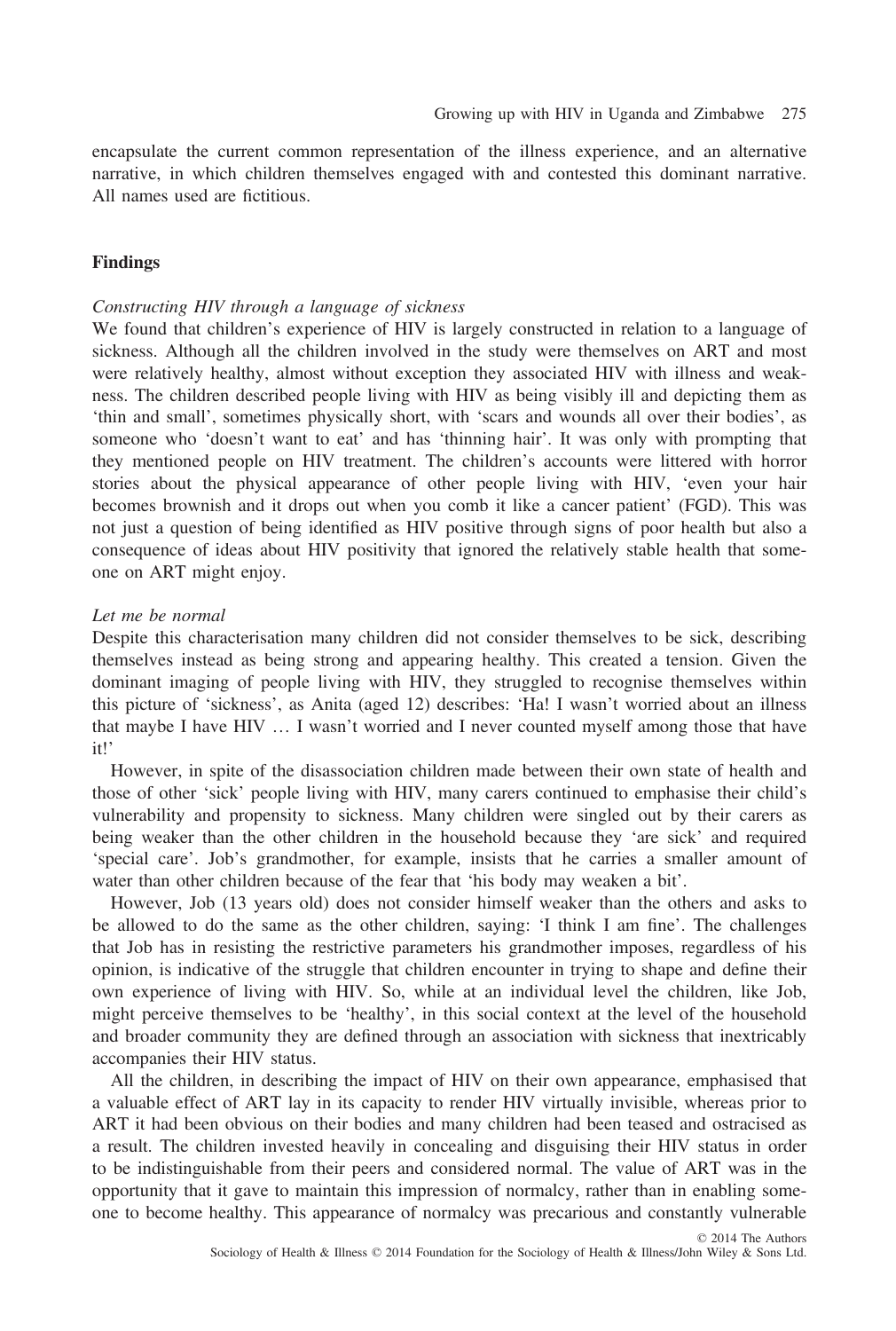# 276 Sarah Bernays et al.

to disruption, not only by the telltale physical indicators of previous illnesses but the activities accompanying continuous adherence to treatment, such as having to leave school every day at a certain time to take their pills and the special treatment they received from adults. If the children could successfully negotiate these risks and continue to maintain an appearance of normalcy some sense of well-being was achieved. However, this was firmly located in a denial of illness rather than an attainment of health.

# Boundaries of HIV talk

Despite the difference in priorities noted between some adults and children, there was a general consensus that children's HIV should be managed in relative silence. Once the diagnosis had been disclosed, HIV was rarely talked about in the household and the children were discouraged from discussing it with anyone else. We identified two exceptions to this pattern of silence: medicalised talk and past illness stories.

# Medicalised talk

Post-disclosure, even outside the clinic, HIV was communicated almost exclusively through discussions about the symptoms of illness and HIV medicines, such as adherence reminders about treatment and clinic appointments. Mary (12 years old) describes how her aunt consistently reminded her of the precariousness of her health: 'If you do not take drugs you fall sick and die'. There was little to no discussion of the ways in which HIV influenced and shaped their social lives and the role that HIV may play in the future. For example, although many children had been disclosed to by their primary carer, the experience of Samuella (11 years old), who said that she had 'not spoken about it with Daddy since then', was very common. On the rare occasion when the children did break the silence to initiate discussion about HIV, for example to ask how long they had to take drugs or their futures, often their questions went unanswered or were dismissed as being unnecessary and the children were discouraged from 'thinking too much'. Charity (13 years old) would take herself away from everyone when she thought about HIV and explained that 'each time I recover from having deep thoughts I pretend to have forgotten about it and I will join others and laugh with them'. Martha (12 years old) used to ask many questions about HIV, such as 'Why am I like this? Why am I HIV positive?' She, like many other children, was strongly discouraged from voicing her questions and anxieties about growing up with HIV. Martha's cousin explained how 'no one brings up such conversations' and surmises that 'she now doesn't think a lot about it because no one tells her such things any more'.

# Past illness stories

We identified one other exceptional circumstance in which HIV was talked about. This was the selective rehearsal of past illness narratives in which children and their carers recounted the child's particular illness story prior to treatment initiation. Charity (13 years old), in common with many of the children, describes her past illness in vivid, embodied terms:

When we went [to hospital] for the second time I could not breathe properly and I told my mother that I was failing to breathe ... She called the nurses and I was put on oxygen. Then I started to breathe well. So each time I think of it I will say 'I could have been dead by now and there would be no one by the name Charity'.

Whether experiences were reported or remembered, they formed a pivotal feature of the children's memory of the past and were central in defining their present experiences.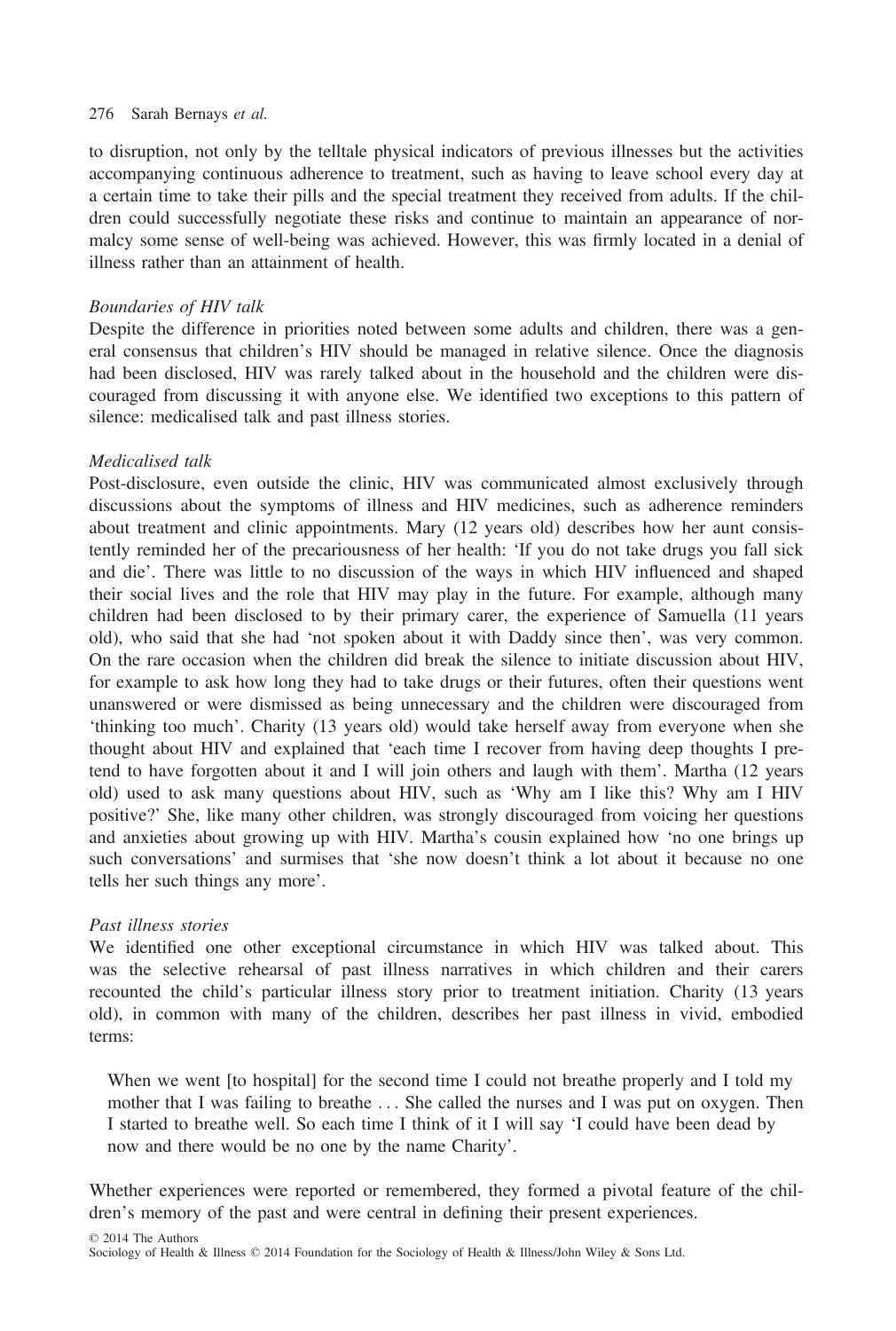The narrative pattern in both children and carers' accounts follows a dominant structure in which talk about their experience of living with HIV is divided into 'then' (ill, weak, hospitalised, small) and 'now' (on ART, stronger, healthier, looking normal). Isaiah's aunt recalls his situation prior to starting ART and how he reflects on the difference between then and now:

The thing was, he was continuously sick, in bed and there was a time he was unconscious and they told people he had passed away. In fact, when you ask Isaiah, he still remembers that incident and at times he tells me that, 'Mum, one time my granny told people I was dead because she thought I was about to die but can you imagine that I am alive!' If you asked him about that time he can tell it to you because by the time I picked him from that place his brain was working fine and he could understand what was going on.

It is striking that these stories can be told in some detail by the children and the carers even though they generally occurred at least 3 years beforehand, prior to starting in the ARROW trial. However, when asked how they were disclosed to, which is likely to have been more recently, the children commonly say that they cannot remember. This suggests that these illness stories are more likely to have been retold and reinforced in their memory.

#### Silencing talk of non-adherence and the future

In considering why the retelling of illness stories, between the carer and the child, is legitimate and encouraged it becomes clear that they are used to motivate continued adherence. The threat that 'you'll be sick again, like you were before' is used to scare the children into maintaining adherence.

There were many reasons why maintaining adherence was challenging, including managing the side effects, which were exacerbated by household food insecurity; protecting against disclosure by being identified as taking treatment; feeling tired or overwhelmed by the relentless, daily doses; or forgetting. Children expressed their frustration at the lack of sympathy that they received when struggling to take treatment every day and how they felt that adults commonly dismissed the broader psycho-social reasons that underpinned instances of non-adherence. As Jacob (11 years old) says: 'When they hear they call you stupid and think that you are lying to them ... because for them they don't take it'.

Children described times when they had felt like not taking treatment any more or stopping; although they said that they rarely acted on it. When asked why or how they had managed to resist these inclinations they responded by using their illness stories to illustrate how bad it had been when they had not taken their drugs. As Charity (13 years old) explains, 'I take my pills every day and I don't skip them because when I was sick each time I think of it I feel like crying'. The sense of fear surrounding the ongoing risk and the imperative of avoiding the past is also voiced by some of the healthcare workers when counselling a child once an adherence problem is identified:

You try to remind them [the child] how they were when they came to ARROW. Then they will say 'I was not going to school', 'I was not able to do this and that' and you will ask them if they want to go back to the same situation.

These forms of HIV talk may inadvertently dismiss or fail to engage with the social challenges children face in sustaining their adherence. Furthermore, the children reported that if they did miss treatment they were unlikely to tell anyone about it because, 'I'll be scolded or beaten'. They had learnt to edit out the features of their experience that are not well-received and do not fit within the dominant representation of their experience. In turn, the silence that exists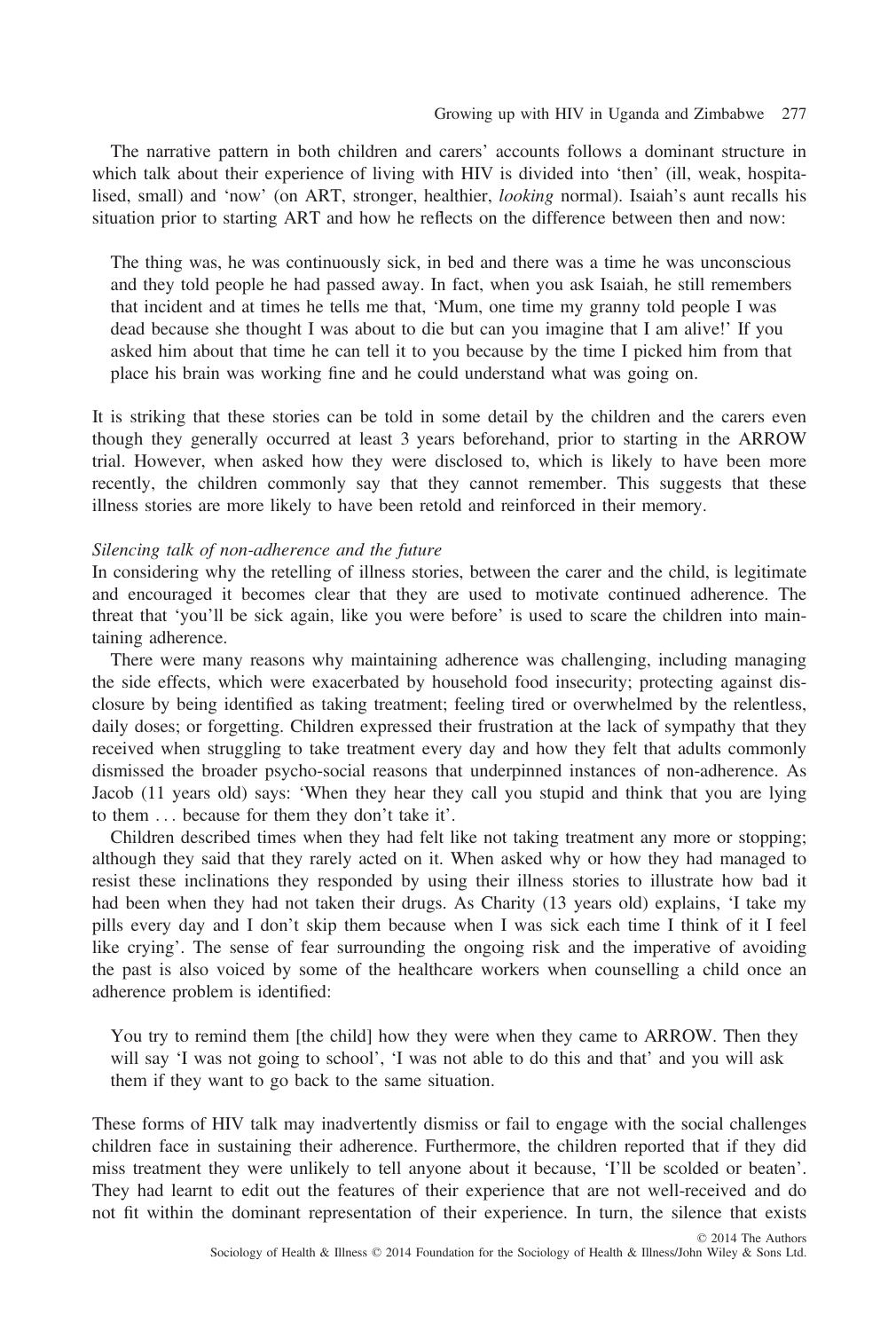#### 278 Sarah Bernays et al.

around non-adherence further feeds and shapes the dominant script around growing up with HIV on ART.

Although these narratives appear to play a valuable role in making sense of the past and present, the future is rarely mentioned. Children are told 'not to think about it'. When the future is discussed, though, it is in uncertain, anxious terms. While carers hoped that their children would grow up to lead 'normal lives', a number of them expressed concern about the exceptional 'burden' that these children carry in growing up with HIV in relation to risk and limited opportunity, especially about their future sexual and reproductive lives. Jovia's brother compares his life, growing up HIV negative, and his sister's:

I started enjoying myself a long time ago and if they discovered HIV now and I start drugs, at least I will have moved and have done what I have done. But the child will never enjoy herself ... So you will find that all her life that she will be in danger; you have removed that [free sexual] act from her and even if she becomes an adult, she will go for it fearfully ... She has not any hope.

These rare spaces for selective discussion about HIV, medicalised talk, illness narratives and the interviews themselves, all converge to form a script around the experience of perinatal HIV, which emphasises that their current position is threatened by an absence of resilient health. The relevance of these memories as a way of 'knowing' about HIV may be particularly important when their knowledge of HIV and the management of HIV in other forms are limited.

### Children's protest talk: 'but I am not sick'

While the children's interpretation of their illness experiences does appear to be heavily influenced by the talk both around and readily available to them, there are instances in which they contest this characterisation of their health. Crucially, both the medicalised talk and past illness stories described above are led by adults and are legitimised as acceptable forms of discussion about the child's HIV. However there is one additional, but rare, form of talk adopted by the children alone, which we characterise as protest talk.

Although the language used by the children appears to percolate into how children articulate their conditions, in describing themselves as sick, there are times when children are quick to follow this statement by emphasising, 'but I feel fine'; 'but I am strong'. These limited, but common, expressions allude to the complexity of their lived experience in being at once described as sick but feeling well. For example, having spoken about the visible indicators of illness displayed by people living with HIV, Rose (13 years old) describes her own appearance quite differently: 'I'm well, nice looking and beautiful. I have no scars, I'm not sick'. Unlike the more negative tone of the carers, when discussing her future aspirations, she explains how she thinks about the future: 'I told myself, on the earth there is no one who will never die, even that one who is not sick dies, and yet you who have HIV you remain alive'. Similarly, Grace (13 years old) asserts her sense of health, explaining that she does not perceive that HIV limits her opportunities or capacity: 'I am just a happy person because there is nothing that I cannot do; I can do all the chores. I can do everything... I am healthy and look strong'.

Rudo (12 years old) encourages other HIV-positive children to avoid being presumed to be sick by trying to participate in everything:

It's better for people to be taken by surprise to say 'Ah, this child may be thin and we were thinking that she is sick but she is very hardworking'. But on your own you will know that you are on pills and the pills are making you strong and have the energy.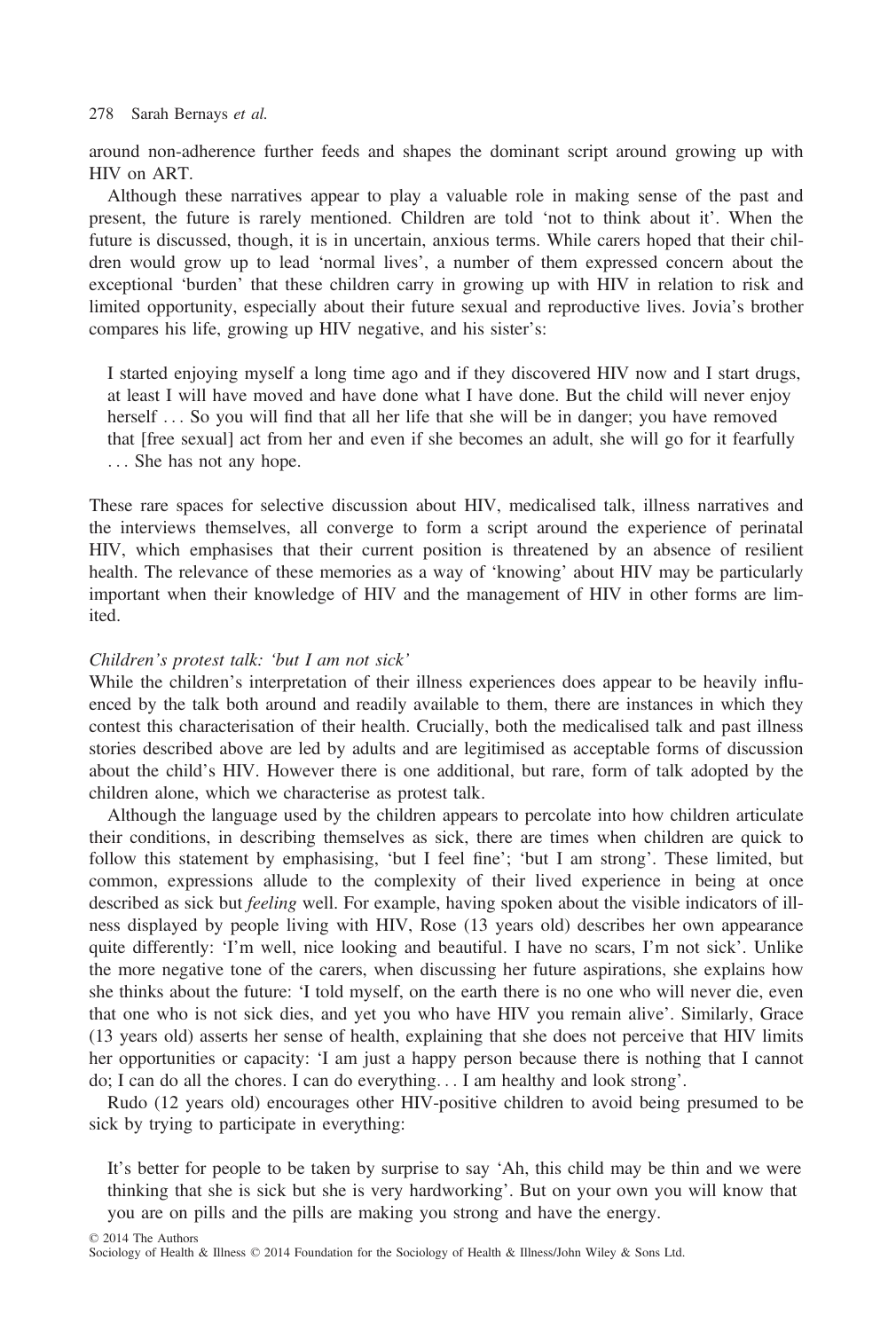While such positive talk, which protested against the normative characterisation of their experience, was present in children's accounts it was in subtle forms and only occasionally articulated. Most commonly it was silenced within everyday talk. For example, Job (13 years old) had not told his grandmother that he felt able to carry the same amount water as the other children his age. Where it is articulated, though, this may indicate the embryonic forming of resistance narratives, in that they contest the normative characterisation. This narrative does not deny the challenges inherent in living with HIV but instead aims to prioritise the opportunities for health and well-being brought by living well on ART.

### **Discussion**

We have noted that the lived experiences of children have been constructed through the symbiotic relationships between children, their carers and healthcare workers and the broader discourses through which these individuals are influenced. This relational complexity shapes how children consider and articulate what it is like to grow up with HIV. However, the capacity these three groups have to shape their accounts is not equal but, rather, filtered through a prism that reflects the distribution and negotiation of power between the parties involved (Mazanderani, Locock, and Powell 2013). This can be seen by how talk outside the medical frame is inadvertently shut down, with children discouraged from talking or even thinking about HIV in their everyday lives. This serves to frame the experience of HIV as singularly biomedically felt and embodied, often ignoring the social effects (Waitzkin 1991). Such edited talk, with silence indicative of disquiet about the social implications, suggests that 'living with' and 'growing up with' HIV continues to be imbued with social uncertainty.

This limits children's autonomy to articulate their experience along alternative lines as their sense-making is narrowed by the narrative grids available to them to frame their experiences (Wilkinson 1988). However, this is contested to some degree through the presence of protest talk as well as silences, but recognising its subtle manifestations depends on our capacity to notice such talk (Hendry and Watson 2001). Notably, this emerging alternative narrative appears to have little influence on how adults recount children's experiences. Instead the adults' emphasis on these children's ongoing vulnerability to sickness reinforces their biographical status as different from other children. This illustrates the inherent challenges that children face in achieving a sense of normalcy when growing up with HIV, despite the apparent invisibility of HIV when it is successfully controlled by treatment; and is indicative of the limited nature of their transition from illness to health. Our analysis illuminates the effect of bounded agency on children's articulation and experience of living with HIV, as it is through the exploration of this relational complexity that we can observe the influences which shape their narratives.

### Silence and illness stories as disciplinary

The HIV experience script that is created does not just reflect how adults may narrow the articulations of children directly, but illustrates how children also engage with and interpret the narrative frameworks that define what constitutes acceptable talk. Children learn to edit adherence slippages and problems out of their reported treatment experience. Taking a Foucauldian perspective, this form of silencing not only highlights the importance of examining how power is operationalised through who is, and who is not, allowed to speak, but also in considering which subjects are silenced. Children may see that silence on the subject of non-adherence is a tool for their social and cultural survival (Fielden *et al.* 2011). This silence, if ignored or not heard, appears to strategically accommodate and reproduce the dominant narrative, which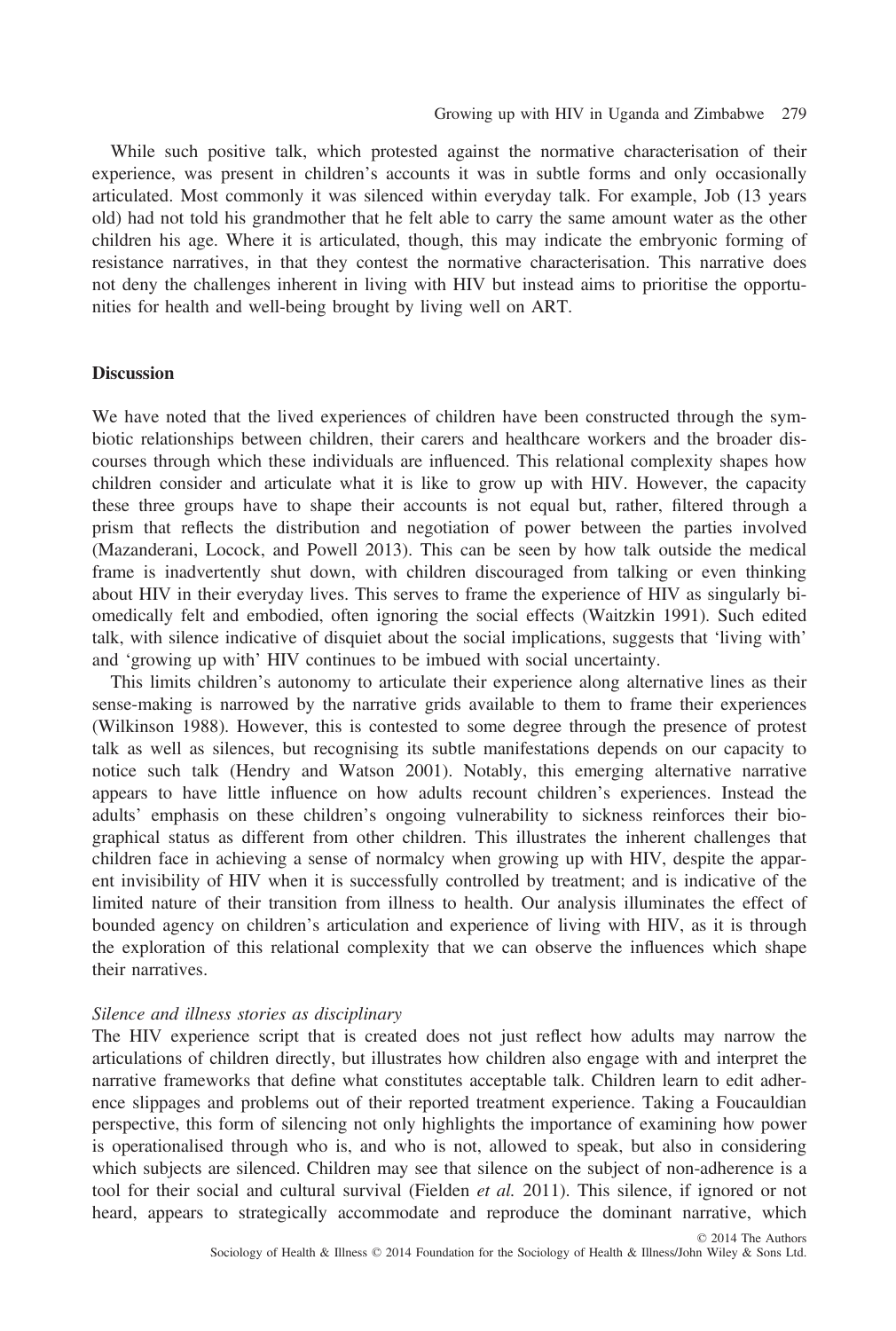neglects the prominence that social concerns may play in conditioning the experience of growing up with HIV. This, in turn, limits the opportunities that there may be to diverge from the accepted script and articulate alternative narratives,

The illness narratives told by carers and children form a central organising thread in the representations of the children's experience. The accepted structure of this narrative, told through multiple discourses, pivots around HIV pre-ART and the rejuvenating effects of the successful initiation of treatment. The hopes generated by ART are illustrated and consolidated by the telling of these past illness stories. This may also function, in part, as a moralising discourse to engender ongoing discipline and commitment to adherence, as well as, by extension, to become a stratagem of blame for non-adherence. Furthermore, in discrediting talk of non-adherence, this dominant narrative may also serve to resist the unwelcome and disquieting narrative that articulates how, despite the opportunities brought about by ART availability, its long-term efficacy may be disrupted by the social challenges that accompany long-term adherence to ART. Together, these patterns of talk act in the service of a medicalised HIV identity, which silences alternatives and, in ignoring these social challenges, neglects these children's desires to focus on appearing normal as a means to achieving a sense of well-being.

### Challenges to realising normalcy

We have shown how illness narratives and medicalised talk firmly assert the language of sickness within the characterisation of these children's experiences. This undermines a quest for ordinariness (Kralik 2002), in which the opportunity to diminish the centrality of their HIV diagnosis in their lives is made more difficult by the prominence given to illness events in shaping their present narratives. Although ART renders the illness virtually invisible, talk around treatment appears to reinforce the presence rather than alleviation of this 'sickness' (Hunleth 2013, Williams 2000) and, as such, who/what risk becoming fixed as commensurable and inextricable (Ezekiel et al. 2009). Ironically, perpetuating HIV's association with the discrediting attributes of sickness exacerbates the social challenges people encounter in maintaining exemplary long-term adherence and benefitting from the clinical opportunities afforded by ART.

The focus on the certainty of the past and the absence of a script to articulate the everyday realities of long-term HIV treatment in the present may indicate the doubt that circulates about the future for these children as they grow up with HIV. Therefore, the linguistic tension in their protest talk and the challenges that children encounter in articulating the relative buoyancy of their health may be indicative of the broader struggle to negotiate what the present and future looks like and means for individuals growing up with HIV, their households and the healthcare sector. Setting which are characterised by burgeoning but precarious access to ART, high levels of orphaning and the stretched resources that are available to meet the potentially complex needs of these children.

However, that there is protest talk at all suggests the presence of some embryonic resistance to this dominant narrative, which attempts to contest the equivalence attributed to being HIV positive on ART and being considered 'sick'. Through this, some children describe how living with HIV under these conditions involves living in a liminal state in which apparent binaries, such as health and sickness, strength and weakness and invisibility and spoilt identity, exist in an everyday tension. The presence of protest talk and the opportunities afforded by ART, if access is secure and households are given adequate adherence support, suggests that children would benefit from a shift in focus towards looking at how to foster and maintain resilience (Kia-Keating et al. 2011, Luthar et al. 2006). Emphasising the possibilities that are available to those growing up with HIV on ART, rather than the more singular focus on them as 'at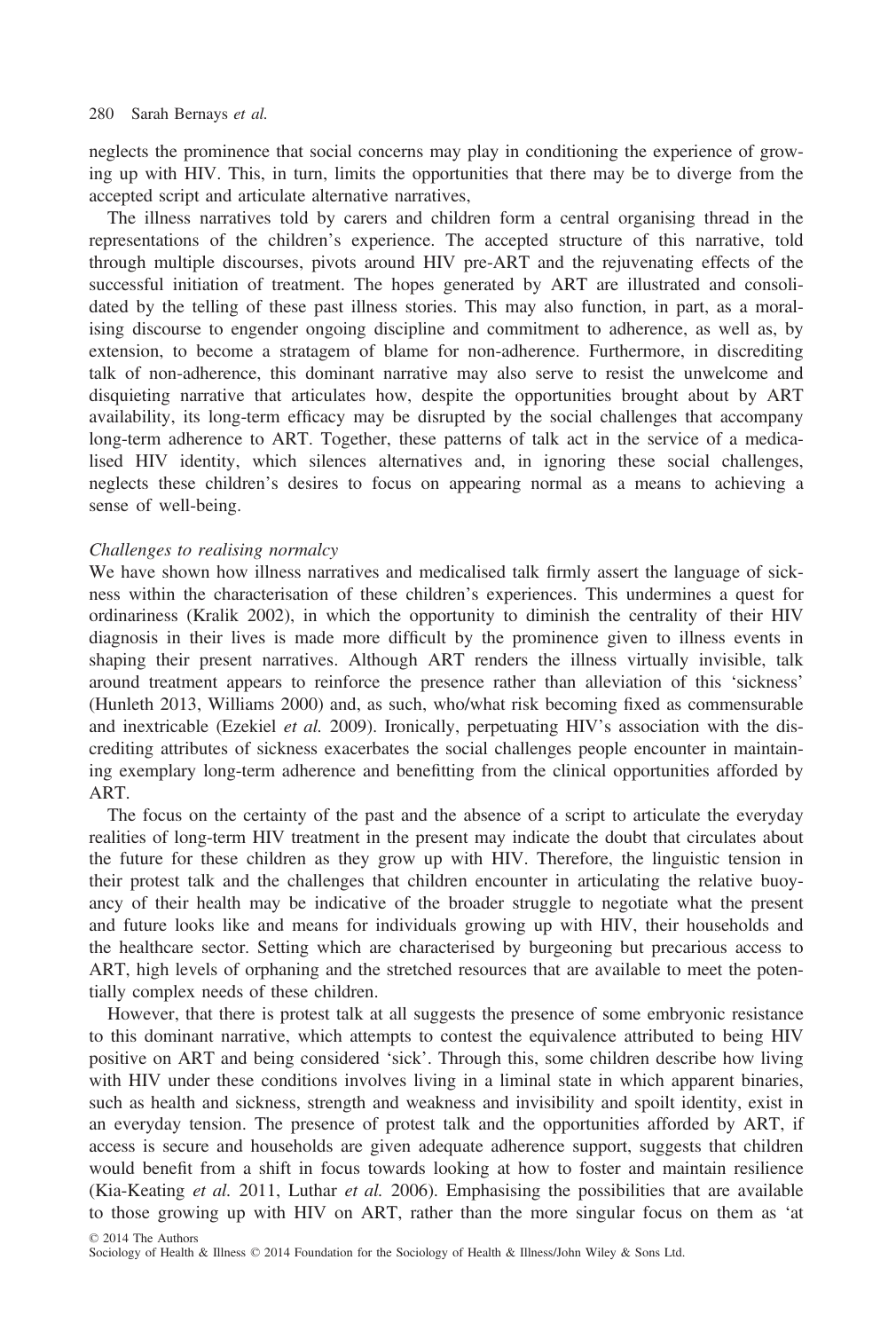risk' to themselves and others (Busza et al. 2013, Mellins and Malee, 2013), may alter the current vocabulary used to describe this population and contribute to accelerating the development of alternative narratives that reflect children's experiences of growing up with HIV.

Address for correspondence: Sarah Bernays, Public Health and Policy, London School of Hygiene and Tropical Medicine, 15–17 Tavistock Place, London WC1H 9SH, UK. e-mail: Sarah.Bernays@lshtm.ac.uk

# Acknowledgements

The authors wish to thank all the children and carers who participated in the ARROW social science sub-study for the time and information they shared with us. We are grateful to Hellen Nakyambadde, Olive Kabajaasi and Rachel Kawuma for data collection and their contributions to analysis. We thank the ARROW Train team for their support and the Department for International Development of the UK Government through the Medical Research Council (G0300400) for funding this study.

# References

- Abrahams, N. and Jewkes, R. (2012) Managing and resisting stigma: a qualitative study among people living with HIV in South Africa, Journal of the International AIDS Society, 15, 17330. doi.org/10. 7448/IAS.15.2.17330.
- Andersen, L.B. (2012) Children's caregiving of HIV-infected parents accessing treatment in Western Kenya: Challenges and coping strategies, African Journal of AIDS Research, 11, 3, 203–13.
- ARROW trial team, Kekitiinwa, A., Cook, A. and Nathoo, K. et al. (2013) Routine versus clinically driven laboratory monitoring and first-line antiretroviral therapy strategies in African children with HIV (ARROW): a 5-year open-label randomised factorial trial, Lancet, 381, 9875, 1391–403.
- Berman, L. (2000) Surviving on the streets of Java: homeless children's narratives of violence, Discourse Society, 11, 2, 149–74.
- Bernays, S., Rhodes, T. and Jankovic Terzic, K. (2010) You should be grateful to have medicines: continued dependence, altering stigma and the HIV treatment experience in Serbia, AIDS Care, 22, S1, 14–20.
- Bluebond-Langner, M. (1978) The Private Worlds of Dying Children. Princeton: Princeton University Press.
- Bond, V. (2010) It is not an easy decision on HIV, especially in Zambia: opting for silence, limited disclosure and implicit understanding to retain a wider identity, AIDS Care, 22, S1, 6–13.
- Busza, J., Besana, G.V., Mapunda, P. and Oliveras, E. (2013) I have grown up controlling myself a lot. Fear and misconceptions about sex among adolescents vertically-infected with HIV in Tanzania, Reproductive Health Matters, 21, 41, 87–96.
- Campbell, C., Skovdal, M., Madanhire, C., Mugurungi, O. et al. (2011) We, the AIDS people: how antiretroviral therapy enables Zimbabweans living with HIV/AIDS to cope with stigma, American Journal of Public Health, 101, 6, 1004–10.
- Castro, A. and Farmer, P. (2005) Understanding and addressing AIDS-related stigma: from anthropological theory to clinical practice in Haiti, American Journal of Public Health, 95, 1, 53–59.
- Daniel, M., Apila, H.M., Bjørgo, R. and Lie, G.T. (2007) Breaching cultural silence: enhancing resilience among Ugandan orphans, African Journal of AIDS Research, 6, 2, 109–20.
- Davies, M. (1997) Shattered assumptions: time and the experience of long-term HIV positivity, Social Science & Medicine, 44, 5, 561–71.
- Domek, G. (2006) Social consequences of antiretroviral therapy: preparing for the unexpected futures of HIV-positive children, The Lancet, 367, 9519, 1367–1369.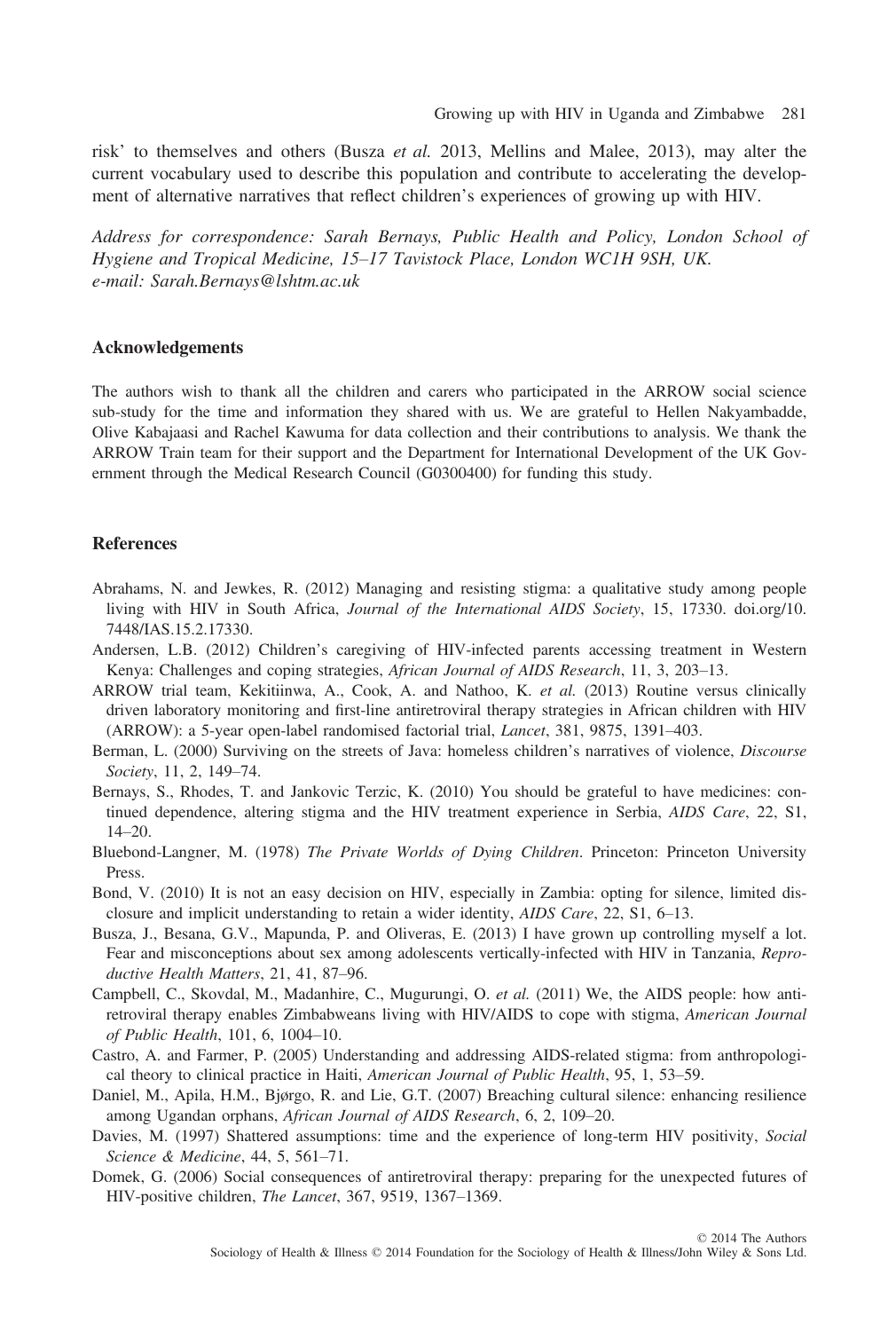- Evans, R. and Becker, S. (2007) Hidden young carers: the experiences, needs and resilience of children caring for parents and relatives with HIV/AIDS in Tanzania and the UK: stakeholder report. Nottingham: School of Sociology and Social Policy, University of Nottingham.
- Evans, R. and Becker, S. (2009) Children Caring for Parents with HIV and AIDS: Global Issues and Policy Responses. Bristol: Policy Press.
- Ezekiel, M.J., Talle, A., Juma, J.M. and Klepp, K. (2009) When in the body, it makes you look fat and HIV negative: the constitution of antiretroviral therapy in local discourse among youth in Kahe, Social Science & Medicine, 68, 5, 957–64.
- Fielden, S., Chapman, G. and Cadell, S. (2011) Managing stigma in adolescent HIV: silence, secrets and sanctioned spaces, Culture, Health and Sexuality, 13, 3, 267–81.
- Gilbert, L. and Walker, L. (2009) They (ARVs) are my life, without them I'm nothing experiences of patients attending a HIV/AIDS clinic in Johannesburg, South Africa, Health and Place, 15, 4, 1123–9.
- Goudge, J., Ngoma, B., Manderson, L. and Schneider, H. (2009) Stigma, identity and resistance among people living with HIV in South Africa, SAHARA, 6, 3, 94–104.
- Hendry, J. and Watson, C. (2001) An Anthropology of Indirect Communication. London: Routledge.
- Heymann, S., Clark, S. and Brewer, T. (2008) Moving from preventing HIV/AIDS in its infancy to preventing family illness and death (PFID), International Journal of Infectious Diseases, 12, 2, 117–19.
- Hunleth, J. (2013) ARVs as sickness and medicine: examining children's knowledge and experience in the HIV era in urban Zambia, AIDS Care, 25, 6, 763–6.
- Hutchby, I. and Moran-Ellis, J. (1998) Children and Social Competence. London: Falmer.
- Kia-Keating, M., Dowdy, E., Morgan, M.L. and Noam, G.G. (2011) Protecting and promoting: an integrative conceptual model for healthy development of adolescents, Journal of Adolescent Health, 48, 3, 220–8.
- Kirk, S. (2007) Methodological and ethical issues in conducting qualitative research with children and young people: a literature review, International Journal of Nursing Studies, 44, 7, 1250–60.
- Kralik, D. (2002) The quest for ordinariness: transition experienced by midlife women living with chronic illness, Journal of Advanced Nursing, 39, 2, 391–400.
- Luthar, S.S., Sawyer, J.A. and Brown, P.J. (2006) Conceptual issues in studies of resilience: past, present and future research, Annals of the New York Academy of Sciences, 1094, 105–15.
- Maughan-Brown, B. (2010) Stigma rises despite antiretroviral roll-out: a longitudinal analysis in South Africa, Social Science & Medicine, 70, 3, 368–74.
- Mazanderani, F., Locock, L. and Powell, J. (2013) Biographical value: towards a conceptualisation of the commodification of illness narratives in contemporary healthcare, Sociology of Health & Illness, 35, 6, 891–905.
- Mellins, C. and Malee, K. (2013) Understanding the mental health of youth living with perinatal HIV infection: lessons learned and current challenges, *Journal of International AIDS Society*, 16, 1, 18593. doi.org/10.7448/IAS.16.1.18593.
- Mishler, E.G. (2005) Patient stories, narratives of resistance and the ethics of human care: a la recherche du temps perdu, Health, 9, 4, 431–51.
- Ochs, E. and Capps, L. (1996) Narrating the self, Annual Review of Anthropology, 25, 19–43.
- Pols, J. (2005) Enacting appreciations: beyond the patient's perspective, Health Care Analysis, 13, 3, 203–21.
- Prout, A. (2000) Children's participation: control and self-realisation in British late modernity, Children and Society, 14, 4, 304–15.
- Prout, A. and James, A. (1990) Constructing and Reconstructing Childhood: Contemporary Issues in the Sociological Studies of Childhood. London: Falmer Press.
- Robins, S. (2005) Rights passages from 'near death' to 'new life': AIDS activism and treatment testimonies in South Africa. IDS Working Paper 251. Brighton: Institute of Development Studies.
- Russell, S. and Seeley, J. (2010) The transition to living with HIV as a chronic condition: working to create order and control on anti-retroviral therapy, Social Science & Medicine, 70, 3, 375–82.
- Seeley, J. and Russell, S. (2010) Social rebirth and social transformation? Rebuilding social lives after ART in rural Uganda, AIDS Care, 22, S1, 44–50.

© 2014 The Authors

Sociology of Health & Illness © 2014 Foundation for the Sociology of Health & Illness/John Wiley & Sons Ltd.